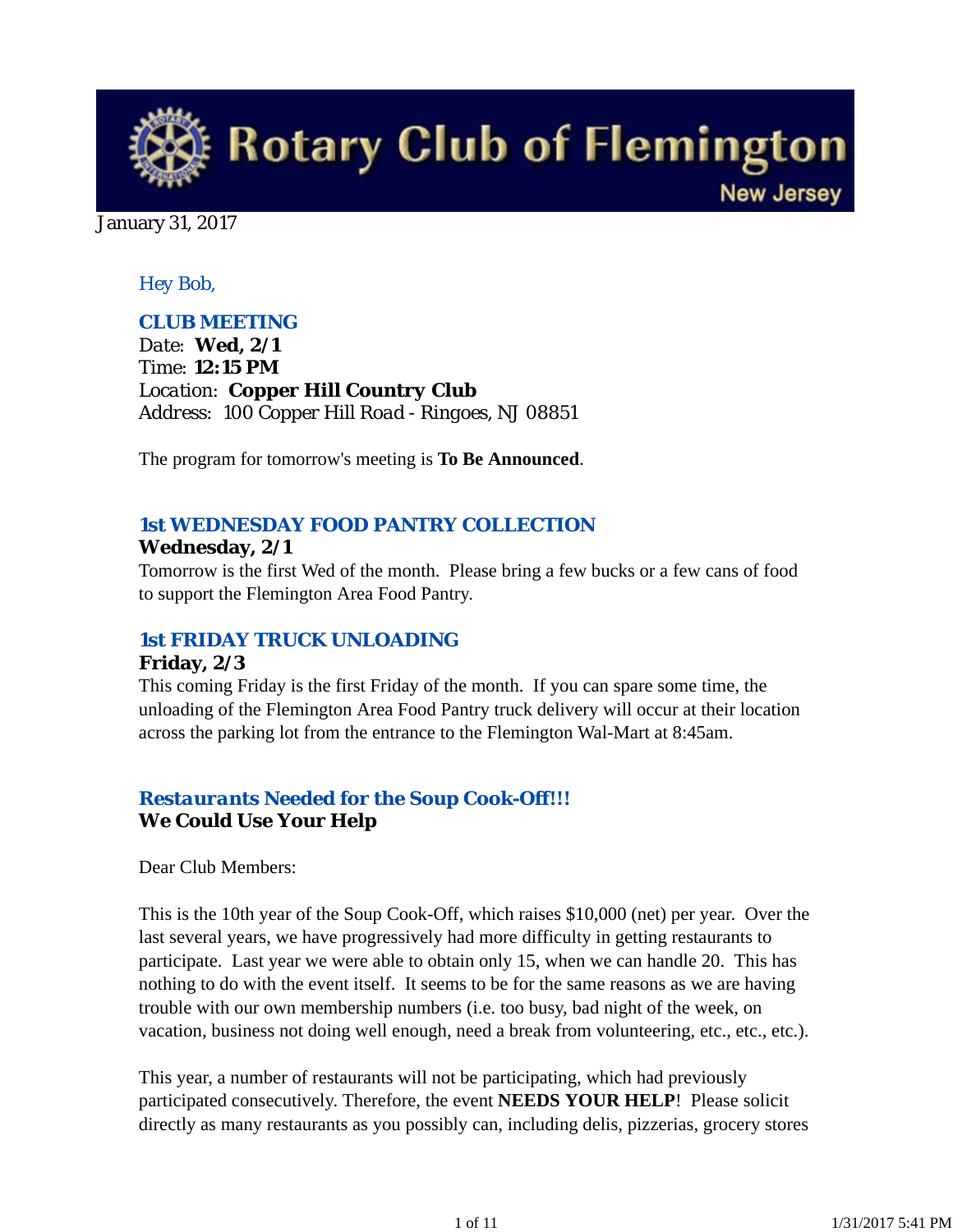- anyone that makes soup!

We also need gift certificates for door prizes valued at \$50.00 or more. This can take the form of anything. Often when a restaurant says no, they are willing to offer a gift certificate instead.

**Click Here** to view the club website, which has PDF copies of the "**Restaurant Registration Form**" and "**Press Release**" included. Below is an article about the event that you could copy & paste into an email to someone.

Please help.

With You in Rotary Service, Mick Schaible Eml: mickschaible@yahoo.com



# *10th Annual HUNTERDON COUNTY ROTARY SOUP COOK-OFF* **Monday, February 27, 2017 5:00 to 7:00pm** H.C.R.H.S. Commons 29 Junction Road - Flemington, NJ

Hundreds of soup lovers countywide will attend the event at Hunterdon Regional High School Commons on Monday, February 27, 2017.

An **admission fee and a food donation to the Food Pantry** entitles you to enjoy sample-size cups of any and all entered soups, plus the opportunity to vote for your favorite. At the end of the evening, two trophies will be awarded, one for PEOPLE'S CHOICE and one for JUDGE'S CHOICE and each champion will have the honor of displaying the coveted SOUPER BOWL TROPHIES in their restaurant for the year. An additional award will be presented for the BEST VISUAL PRESENTATION so be creative in your table presentation. **Click Here** to visit the website for more information.

### **Admission Cost**:

- *Ages 9 & Up*: **\$15 per person** + a **can of food** to donate to the local food pantries.
- *Ages 5 to 8*: **\$5 per person** + a **can of food**.
- *Ages 4 & Younger*: **Free**.

**CLICK HERE** to download a copy of the **Restaurant Registration Form**.

**RESTAURANT ENTRY DEADLINE IS Early February 2017**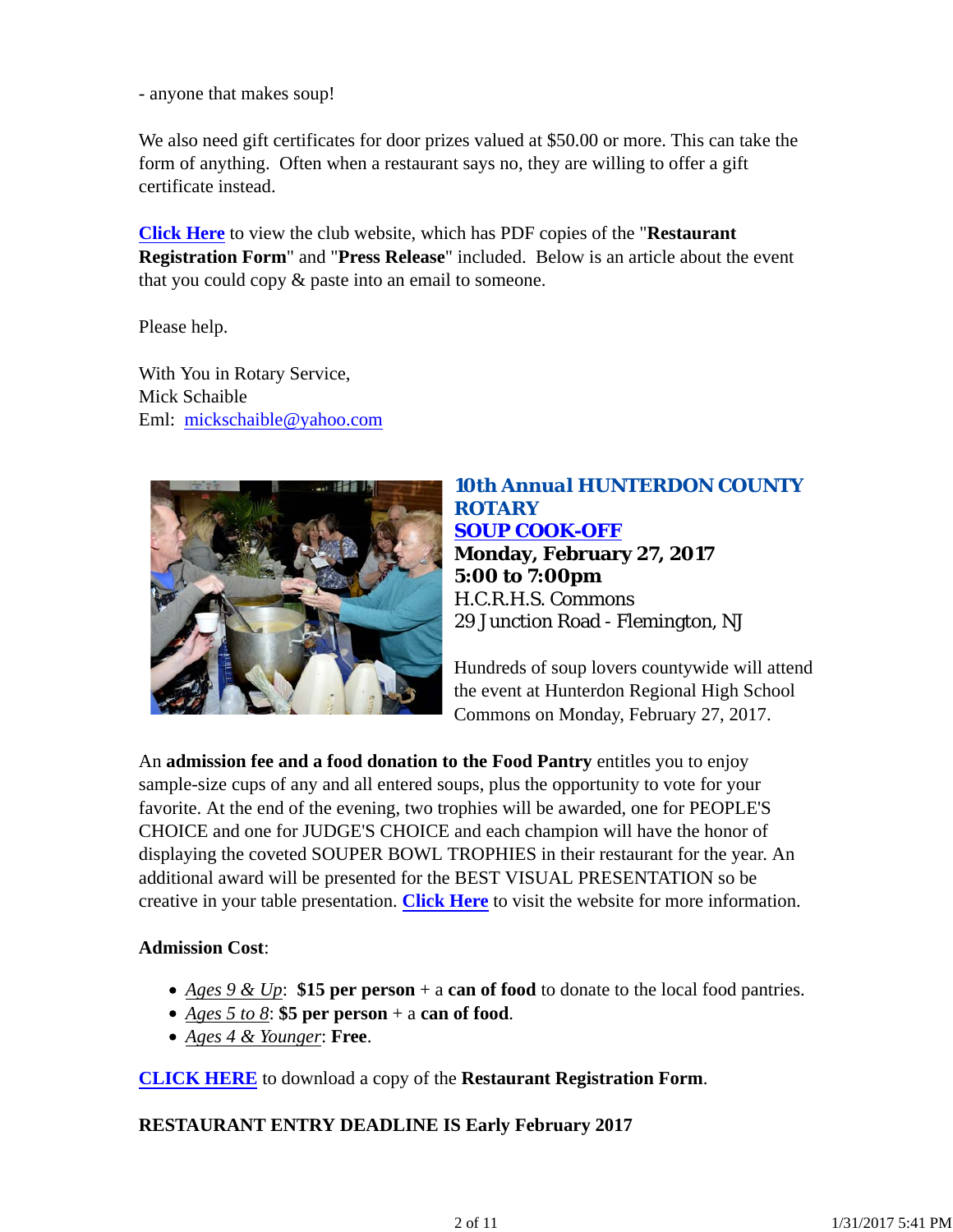A limit of 20 participating restaurants will be accepted on a first-come, first-served basis. One soup entry per restaurant.

## **YOUR PARTICIPATION HELPS FIGHT HUNGER IN HUNTERDON!!!**

All net event proceeds will be donated to the Food Pantries of Hunterdon County. The following are the Food Banks supported:

- **Delaware Valley Interfaith Council**
- **Fisherman's Mark**
- **Flemington Area Food Pantry**
- **North Hunterdon Food Pantry**
- **Open Cupboard Food Pantry**
- **Starfish Food Pantry**

### **Joint Effort by the Hunterdon County Rotary Clubs**

This event is organized and run as a joint effort by the Rotary Clubs of Flemington, Clinton Sunrise, North Hunterdon, Lambertville-New Hope, Whitehouse and the Hunterdon Horizon eClub. We are service clubs dedicated to helping people in our community and throughout the world. The event is held at the end of February in recognition of Rotary International's Anniversary, which had it's very first meeting on February 23, 1905 in Room 711 of the Unity Building in Chicago as convened by Rotary founder Paul P. Harris

Questions? Contact Event Chair, **Mick Schaible** with any questions or comments. He can be reached at **(609)460-4530** or by email at **Soup@FlemingtonRotaryNJ.org**.

# *Flemington Rotary Leadership Positions Sought* **From President D.J.**

President D.J. shared that the Rotary Club of Flemington is actively seeking persons interested in serving in leadership positions in the upcoming Rotary year. Please contact President D.J. for more information! **Click Here** to generate an email to D.J.

## *Casino Night Fundraiser by the Fanwood/Scotch Plains Rotary Club* **Friday, 2/10/2017 from 7-11pm**

Dear Fellow Rotarians,

The Fanwood/Scotch Plains Rotary Club is hosting a Casino Night Fundraiser on **Friday, February 10.** We are hoping that this will become an annual event and will generate much needed funds to help support our various charitable club projects. Please join me along with my fellow club members and friends for a fun evening of dinner, gambling for prize tickets, music and cash bar. Please feel free to bring a friend or more and to forward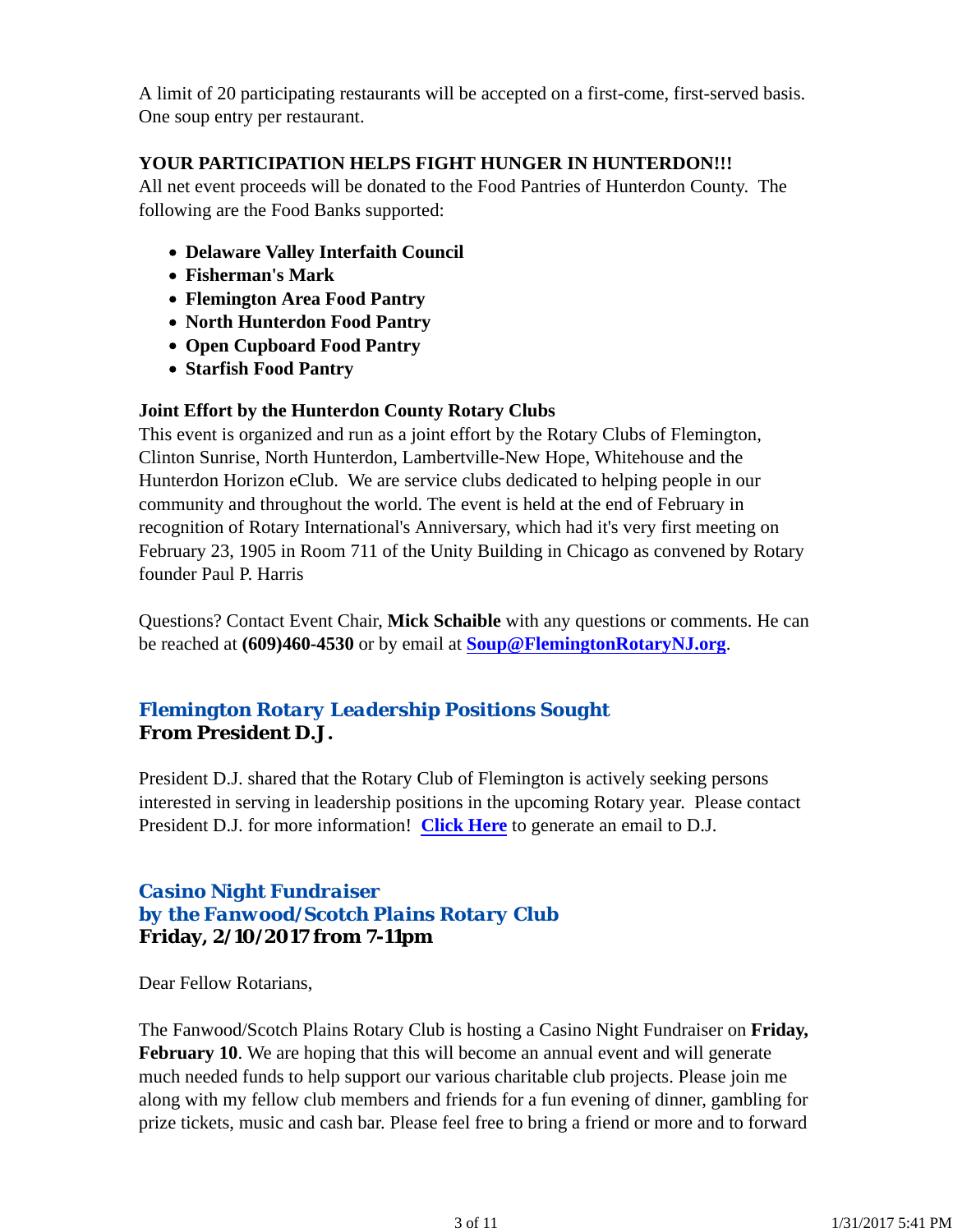this email to others whom you think might be interested.

The cost of admission is **\$60 per person**, which includes a buffet dinner and \$100 in casino "play money". It will be held at Immaculate Heart of Mary Church, 1571 South Martine Avenue, Scotch Plains, NJ 07076.

Doors open at 6:30 PM and gaming starts at 7PM to 11PM. If you need more information please feel free to contact me at 908-499-4782 or respond to this email.

There are two (2) ways to purchase tickets for Casino Night:

## 1. Go to **https://www.eventbrite.com/e/casino-night-fundraiser-tickets-30892354865**

Order your tickets and bring your receipt the night of the event for admission. Please note that there is a service fee of \$3.89 per ticket. For your information, this fee is for payment processing and use of the eventbrite service.

2. (OR) Tickets can be purchased through the club by cash or a check made out to FSP Rotary Club.

If you are not able to pick up your tickets in person, please see the club member who invited you to pick up the tickets for you.

Thank you so much, Carmela Resnick, President Fanwood/Scotch Plains Rotary Club

# *The Rotary Club of New Brunswick presents RAGS TO RUNWAY - Fashion Show* **Thursday, March 2, 2017 from 6-9 PM**

Dear Fellow Rotarians,

As President of the Rotary Club of New Brunswick, I have great pleasure in advising everyone in District 7510 concerning a very exciting and new event being organized by our Club to raise funds for our Club Foundation ( to help various local projects) and for Prevent Child Abuse organization of New Jersey.

On **Thursday, March 2, 2017**, Student teams in Fashion/ Costume Design programs in High Schools and Colleges will compete in a unique fashion show. Students will create designs from materials purchased at local thrift shops. Professional designers will be the judges at this event.

The event will also have catered food by area restaurants and there will be music and other entertainment in between the fashion show segments.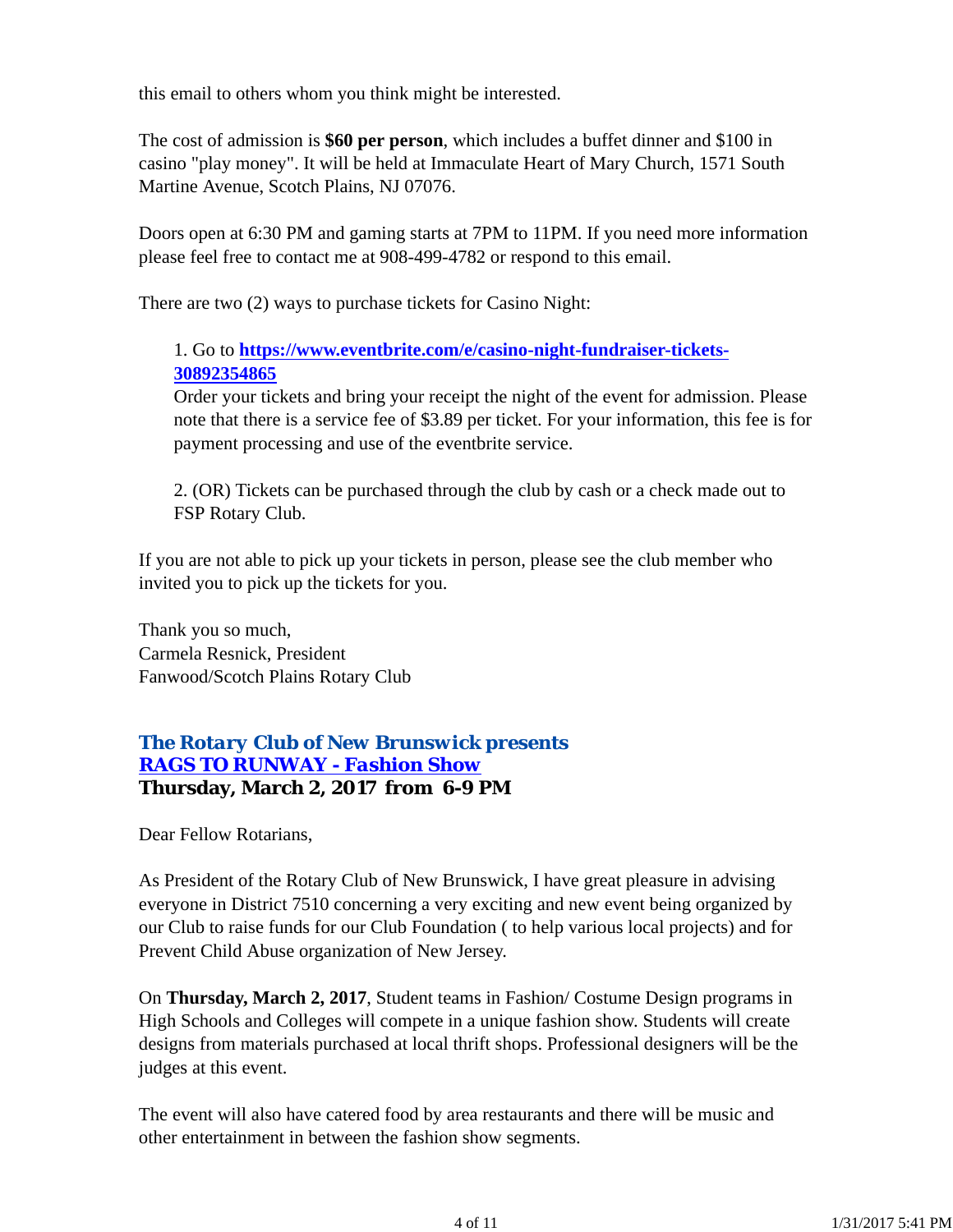The event is being held at The George Street Playhouse, 9 Livingston Avenue, New Brunswick from 6 PM to 9 PM. We are grateful to the Playhouse for making their facility available for this event free of cost.

Tickets can be purchased on line at www.georgestreetplayhouse.org for **\$60 each**.

We request you to circulate this amongst your club members. We hope you will support this event by joining us that evening - it will be a wonderful experience. You can also support the event by being one of the sponsors. The following are links to the event forms as follows:

1. **Click Here to view the Event Flyer**.

2. **Click Here to view the Event Sponsorship Opportunities**.

If you decide to join by purchasing the ticket directly , please do let me know by a short e mail so that we have an idea how many of our District Clubs will join us that evening.

Thank you and look forward to your support for raising funds for two worthy causes. If any question, pl call me at (732)469-0075 or send me an email.

Sharan Jain President, Rotary Club of New Brunswick Email: jainsh.sj@gmail.com



## *The Flemington Rotary MEMBER DIRECTORY Is Updated on the Website*

A PDF copy of the Club Directory kept on the club website, located on the password protected "**Members Only**" page. To access this, simply goto **www.FlemingtonRotaryNJ.org** and click on "Members

Only" in the upper left. The page is password protected. If you do not have the password, simply email us and request it.

If you see any updates that need to be made (a change of address, email, phone number, something is not listed correctly, etc.), please email Sandy Clark and request any changes to be made. **Click Here** to generate an email to Sandy.



# *SPEAKERS & PROGRAMS BEING SOUGHT*

Mick Schaible is looking for some ideas for upcoming meeting programs and speakers. If you have any leads, please pass them onto Mick, who will follow-up to schedule the speaker.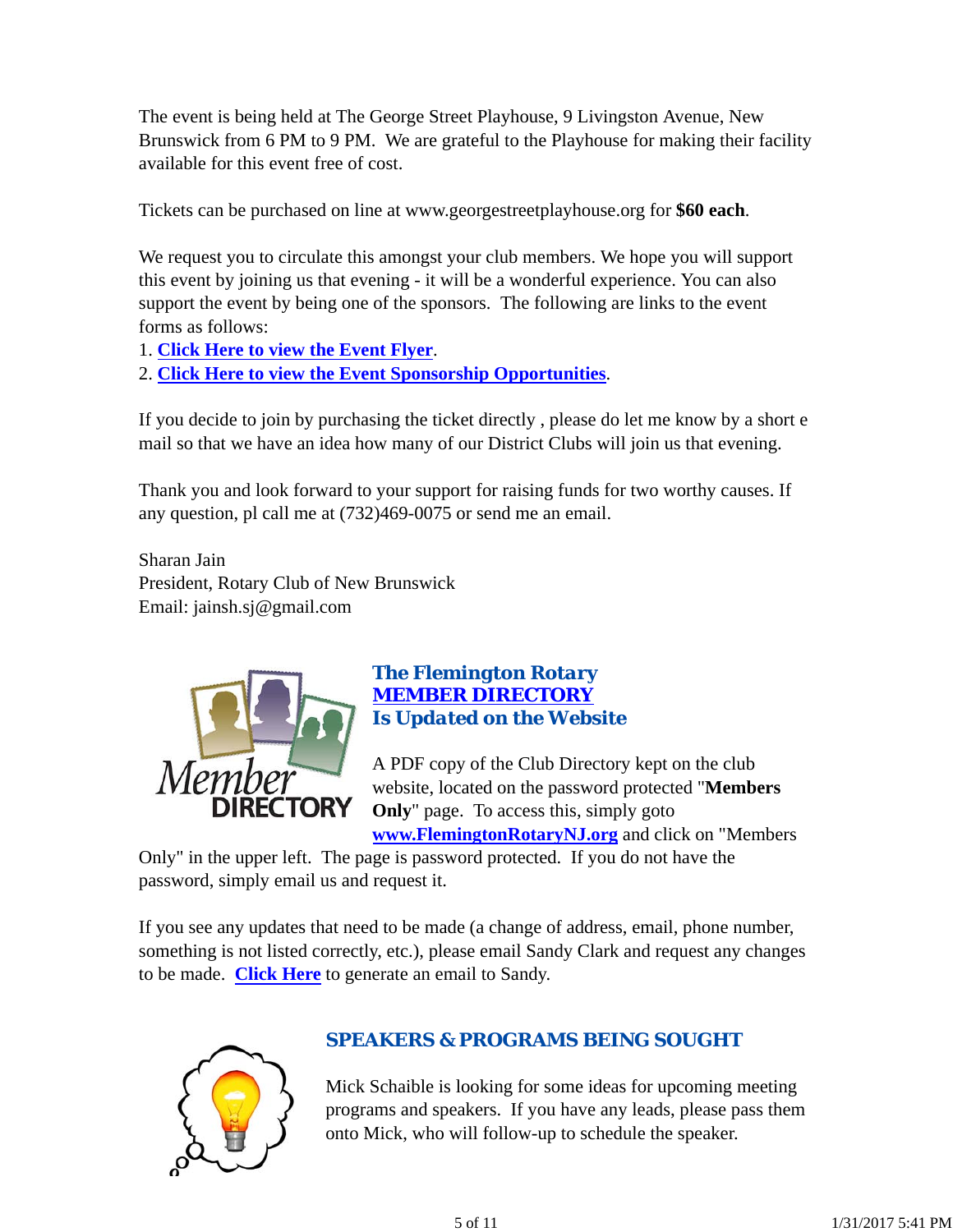

**Click here** to generate an email directly to Mick.



As you know, the Rotary Club of Flemington is a member of the H.C. Chamber of Commerce. This enables all Rotarians the ability to attend a Chamber function as a "member". If someone asks you what your business is, you would explain that you are a member representing the Rotary Club of Flemington. **Click Here** to visit the Chamber website for a listing of upcoming events.

### *ROTARY DISTRICT 7510 NEWS*

**Click Here** to read the current news from our Rotary District 7510.

## *UPCOMING DATES TO NOTE:*

Wed, 2/01: TBA. Wed, 2/08: Jim & Dawn Davidson: Ghosts Wed, 2/15: TBA. Wed, 2/22: TBA.

**Next RCOF Board Meeting**: To Be Announced. (Held bi-monthly). **Next Membership Meeting**: Wed, 2/8/2017 at 1:30 PM (Usually the 2nd Wed).

### **Upcoming RCOF Club Events, Fundraisers, Fellowship Events, Etc**.:

Mon, 2/27/17: 10th Annual Hunterdon County Rotary Soup Cook-Off TBA: Bark In The Park (Dog Walk) TBA: Pedals for Progress Bicycle Collection

### **Rotary District 7510 Events & Functions:**

3/2/17: President-Elect Training Seminar (PETS 1) 3/23 to 3/25/17: President-Elect Training Seminar (PETS 2) 5/5 to 5/7/17: District Conference at the Shawnee Inn 5/15/17: District Assembly 6/10 to 6/14/17: Rotary International Convention in Atlanta, Georgia 6/29/17: District Changing of the Guard

### *COMMITTEE LIST:*

**Click Here** to download the listing of all current Club Committee's and its members.

### *"MEMBERS ONLY" WEBSITE:*

### **Click Here for the Members Only section of the website to find:**

1) The "Membership Proposal Form" to propose a new member.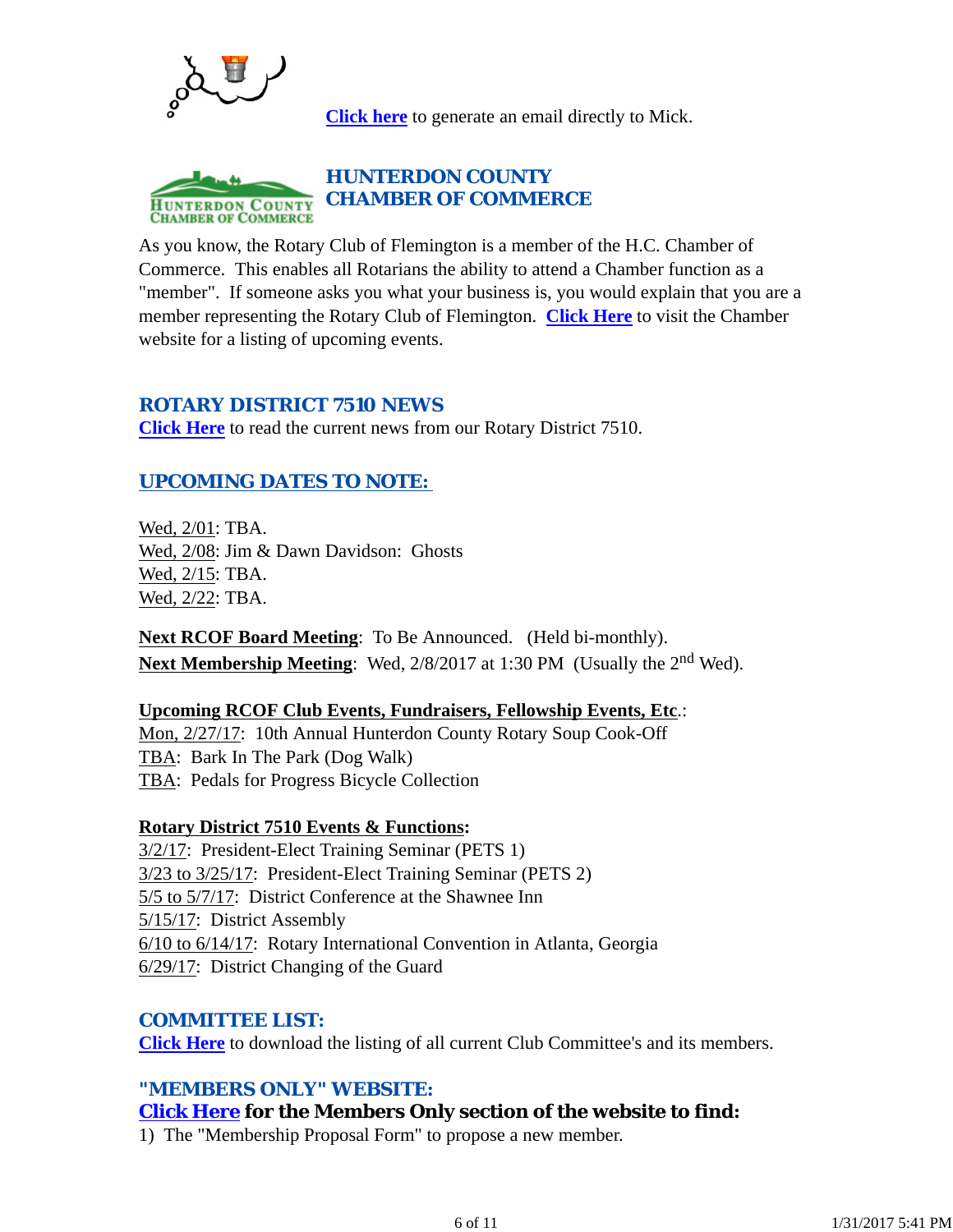- 2) New Member Information.
- 3) An Online Copy of the Club Membership Directory.
- 4) A Link to All Photos Albums of the Club.

## *ROTARY WEBSITE LINKS:*

Rotary International: **www.Rotary.org** Rotary District 7510: **www.RotaryNJ.org**

### *NEARBY ROTARY CLUB MEETINGS:*

As A Rotarian, you are Welcome to attend a Rotary Club meeting anywhere in the world. Click here for the Rotary Club Locator App. Or see below for some local meetings:

#### Mondays

**Lambertville/New Hope** (6:30 pm) - Lambertville Station Restaurant; 11 Bridge Street, Lambertville NJ 08530

**Piscataway** (12:15 pm) - Radisson Hotel; 21 Kingsbridge Road, Piscataway, NJ 08854

#### Tuesdays

**Whitehouse** (12:15 pm) - Max's 22; 456 Route 22 West, Whitehouse Station, NJ 08889 **Princeton** (12:15 pm) - The Nassau Club; 6 Mercer Street, Princeton, NJ 08540 **Bridgewater-Bound Brook** (12:15 pm) - Arbor Glenn; 100 Monroe St, Bridgewater 08807

#### Wednesdays

**Branchburg Township** (7:30 am): Stoney Brook Grille; 1285 Route 28, North Branch, NJ 08876

**Flemington** (12:15pm): Copper Hill Country Club; 100 Copper Hill Road, Ringoes, NJ 08851

**Hillsborough Township** (6:15 pm): Pheasant's Landing; 311 Amwell Road (Rt. 514), Hillsborough, NJ 08844

### Thursdays

**Clinton Sunrise** (7:30 am): Clinton Fire Department; New Street, Clinton, NJ 08809 **Somerville/Bridgewater** (12:15 pm): Bridgewater Manor; 1251 US Highway 202/206, Bridgewater, NJ 08807

**Trenton** (12:15 pm): Freddie's Tavern; 12 Railroad Avenue, West Trenton, NJ 08628

#### Fridays

**North Hunterdon** (12:15 pm): Beaver Brook County Club; 25 County Club Drive, Annandale, NJ 08801

**Princeton Corridor** (12:15pm): Hyatt Regency; 102 Carnegie Center, Rt. 1 North, Princeton, NJ 08540

#### eClub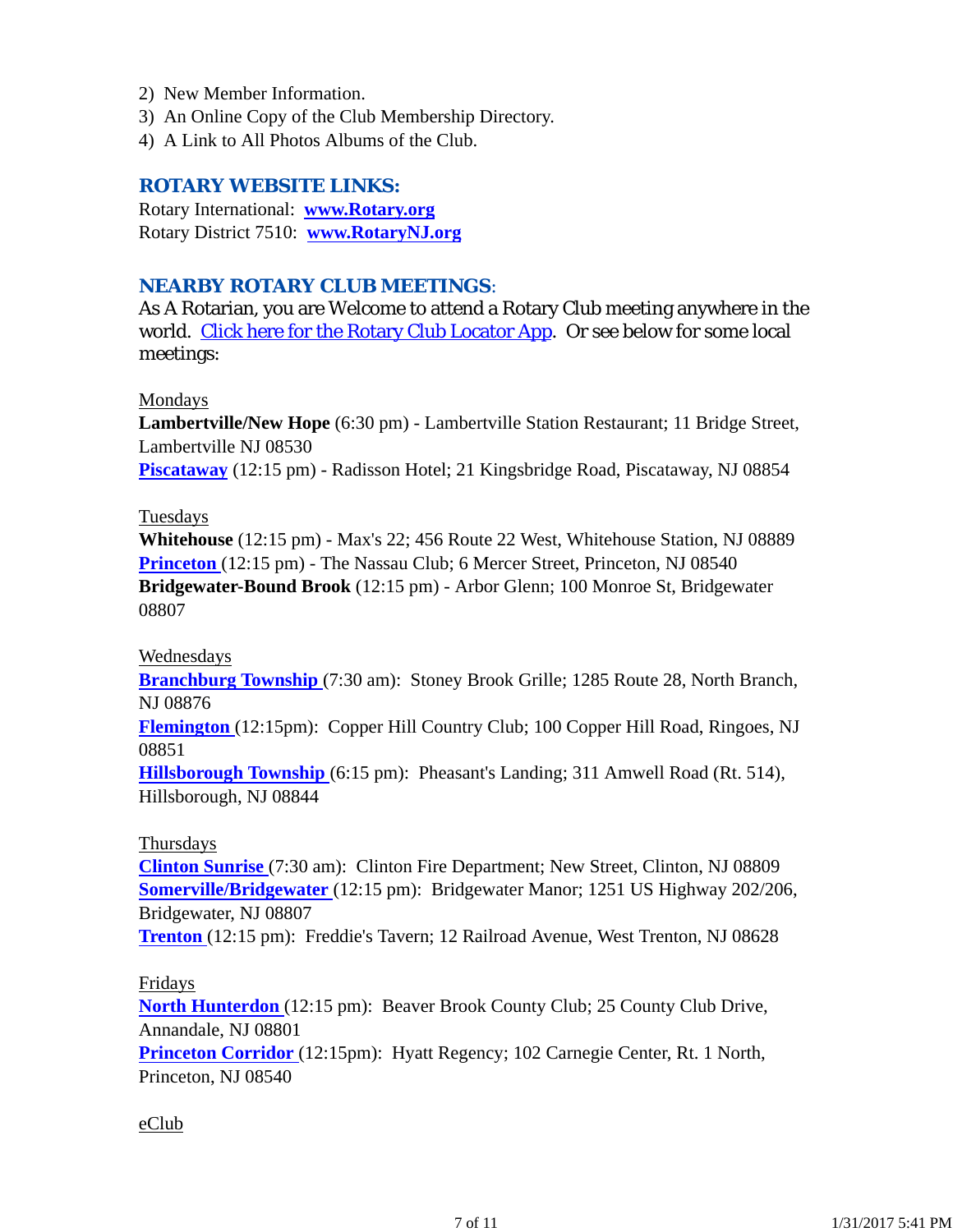**Rotary eClub of Hunterdon Horizon**: View website for meetings or online makeups.

# RI President's Call for Action in **2016-2017**: **"Rotary Serving Humanity" Rotary Club of Flemington - Our 93rd Year**

Founded October 3, 1923 \* Charter #1529 \* District 7510

| Club President                           | <b>Daniel James "D.J." Wright</b>            |  |
|------------------------------------------|----------------------------------------------|--|
| President-Elect                          | <b>Kim Metz</b>                              |  |
| Secretary                                | <b>Karen Widico</b>                          |  |
| Treasurer, General                       | <b>Bob Newland</b>                           |  |
| Treasurer, Lunch                         | <b>Michael Goodwin</b>                       |  |
| <b>Board Member</b>                      | Mick Schaible (immediate Past-President)     |  |
| <b>Board Member</b>                      | <b>Sandy Clark</b>                           |  |
| <b>Board Member</b>                      | <b>Joe Ziegler</b>                           |  |
| Sergeant-at-Arms                         | <b>Ken Skowronek</b>                         |  |
| R.I. President                           | John F. Germ (Chattanooga, Tennessee, USA)   |  |
| District Governor (DG)                   | <b>Charles Minton</b> (Union, NJ)            |  |
| District Governor Elect (DGE)            | <b>Bob Zeglarski</b> (Roselle-Rosselle Park) |  |
| District Governor Nomimee (DGN)          | John Shockley (Hillsborough)                 |  |
| <b>Assistant District Governor (ADG)</b> | <b>Albert Varga</b> (Lambertville-New Hope)  |  |
|                                          |                                              |  |

Club Meetings: **Wednesday, 12:15 pm, Copper Hill Country Club** 100 Copper Hill Road, Ringoes 08551



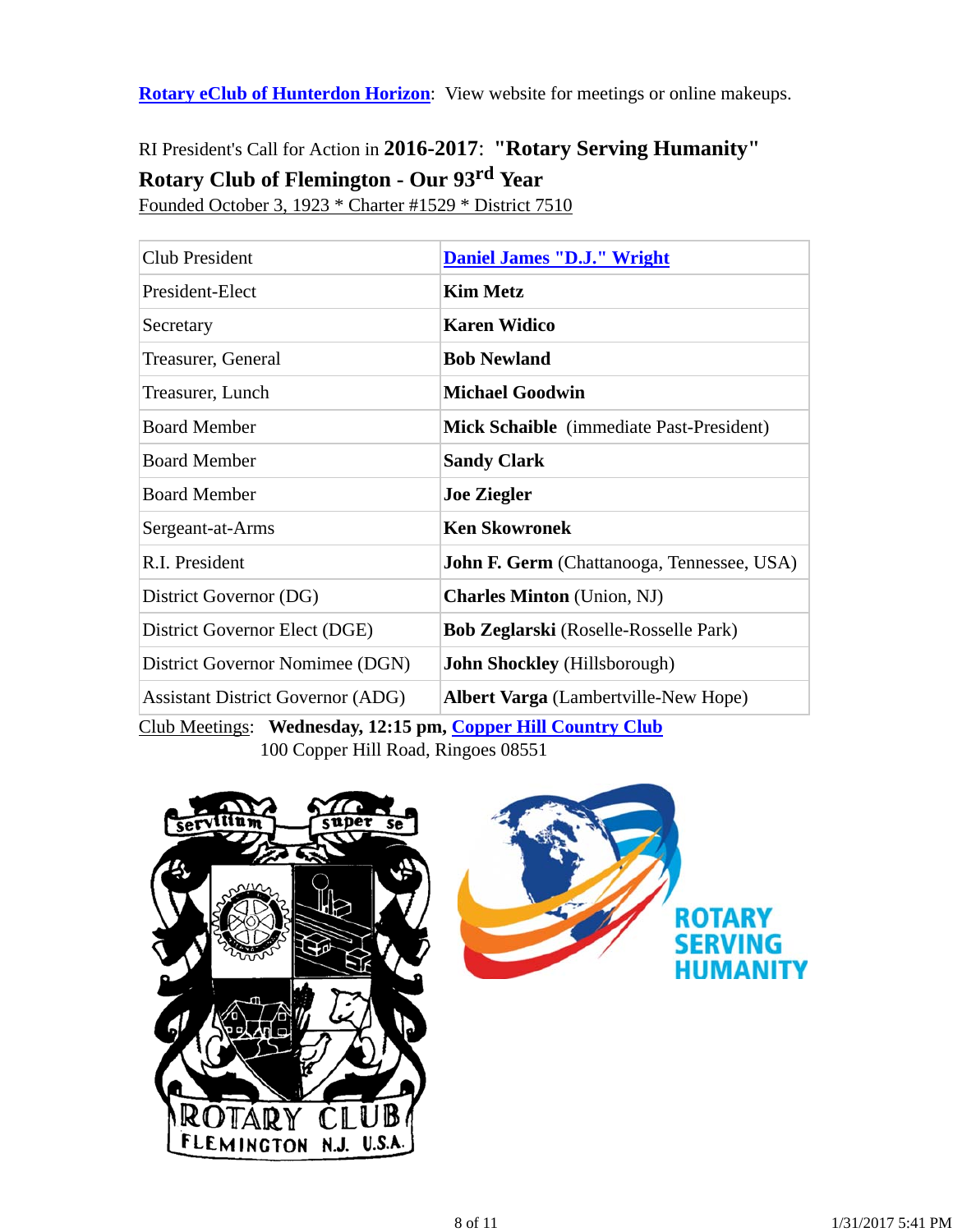# FLEMINGTON N.J. U.S.A.

*MISSION STATEMENT*: The mission of Rotary International is to assist and guide Rotarians and Rotary clubs to accomplish the Object of Rotary to ensure Rotary's continuing relevance and to help build a better world, emphasizing service activities by individuals and groups that enhance the quality of life and human dignity, encouraging high ethical standards, and creating greater understanding among all people to advance the search for peace in the world.

**THE OBJECT OF ROTARY:** The object of Rotary is to encourage and foster the ideal of service as a basis of worthy enterprise and, in particular, to encourage and foster:

**1st**: The development of acquaintance as an opportunity for service;

**2nd**: High ethical standards in business and professions, the recognition of the worthiness of all useful occupations, and the dignifying of each Rotarian's occupation as an opportunity to serve society;

**3rd**: The application of the ideal of service in each Rotarian's personal, business and community life;

**4th**: The advancement of international understanding, goodwill, and peace through a world fellowship of business and professional persons united in the ideal of service.

**THE 4-WAY TEST:** "Of the things we think, say or do:

**1st**: Is it the Truth?

- 2<sup>nd</sup>: Is it Fair to all concerned?
- **3rd**: Will it build goodwill and better friendships?
- **4th**: Will it be beneficial to all concerned?"

## *ROTARY's AVENUE'S OF SERVICE*:

**1)** Through **Club Service**, we have fun, build lasting friendships, and make sure that our club runs well.

**2)** Through **Vocational Service**, we volunteer our professional skills to serve others and promote integrity in everything we do.

**3)** Through **Community Service**, we address local needs and work with our community to bring lasting improvements.

**4)** Through **International Service**, we meet humanitarian needs around the globe and promote world understanding and peace.

**5)** Through **Youth Service**, we work with young people to help them become the next generation of leaders, visionaries, and peacemakers.

### **2016-2017 CLUB MEMBER ROSTER Rotary Club of Flemington, NJ**

Current Number of Members: 38

| ember Since<br>M<br>งtarian<br>. | <b>Classification</b> |
|----------------------------------|-----------------------|
|----------------------------------|-----------------------|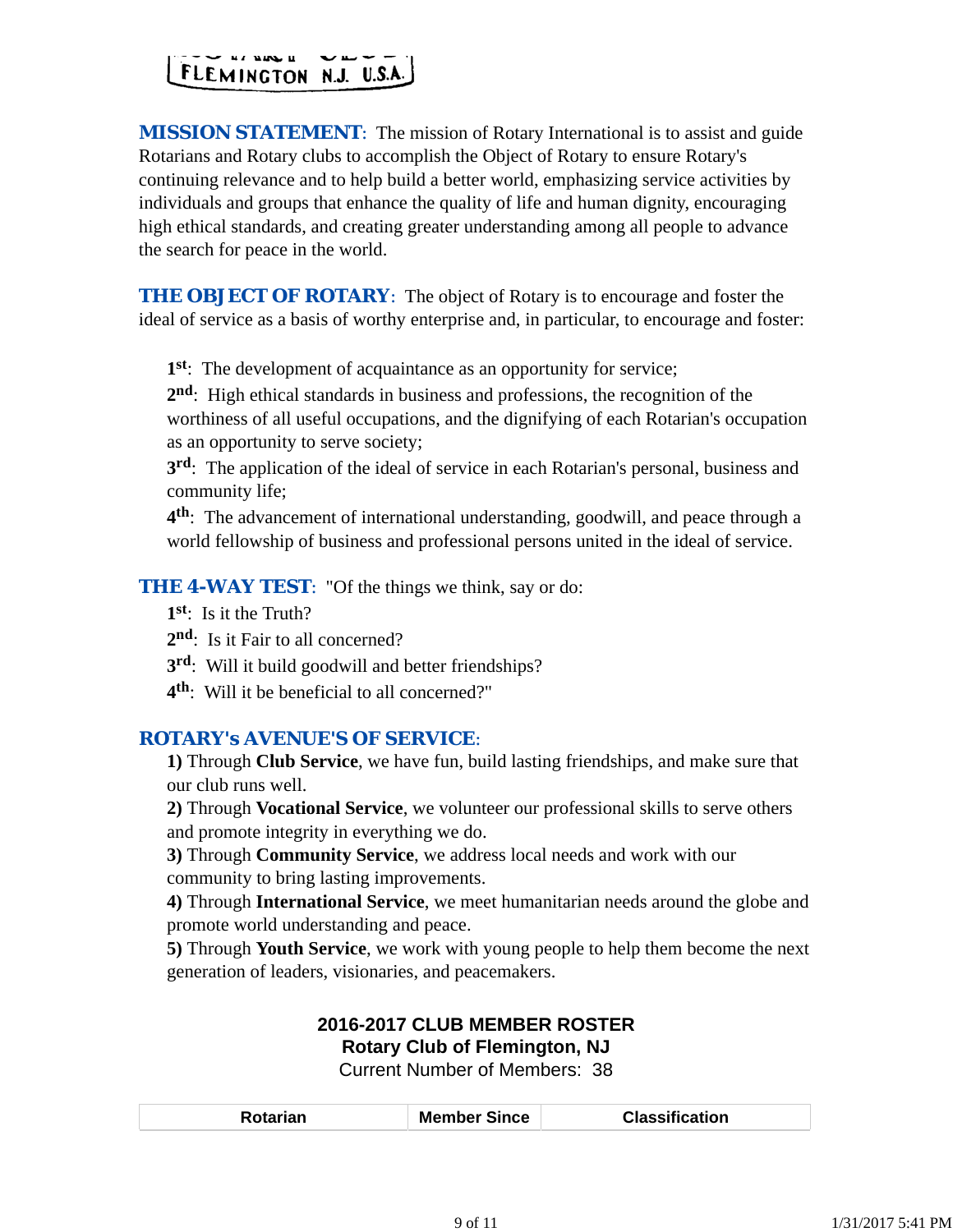| Black, Bruce B.                   | 2007 | <b>Health and Fitness</b>         |
|-----------------------------------|------|-----------------------------------|
| Bohler, Herbert C. (Herb)         | 1977 | <b>Specialty Advertising</b>      |
| <b>Boynton, Adam</b>              | 2016 | <b>Church / Social Services</b>   |
| Chittenden, Robert L. (Bob)       | 2003 | M.E.F.P. Consulting Engineering   |
| Clark, Arthur L. (Sandy)          | 1987 | Printing                          |
| Davidson, James G. (Jim)          | 2002 | <b>Rubber Products</b>            |
| del Campo, Ann                    | 2016 | <b>Scientist &amp; Farmer</b>     |
| Ferrari, Frederick J. (Fred)      | 1964 | Orthodontia                       |
| Fisher, Charles H. (Charlie)      | 1961 | <b>Funeral Services</b>           |
| Fisher, Thomas H. (Tom)           | 2012 | Property & Casualty Insurance     |
| <b>Goodwin, Michael S.</b>        | 2016 | <b>Youth Development</b>          |
| Harrison, Jeffrey (Jeff)          | 1996 | Psychotherapy                     |
| Kamnitsis, Christopher P. (Chris) | 2001 | <b>Financial Planning</b>         |
| <b>Kritharis, Nikolaos (Nik)</b>  | 2016 | <b>Dentistry</b>                  |
| Liebross, Ira                     | 1997 | <b>Family Medicine</b>            |
| Loew, Darren                      | 2002 | <b>Orthodontics</b>               |
| Martin, Teresa (Terry)            | 1993 | Solid Waste/Recycling             |
| Mazujian, Harry                   | 2004 | Clergy                            |
| McWilliams, Nancy                 | 1992 | Psychotherapy                     |
| Metz, Kim                         | 2007 | <b>Technical Education</b>        |
| Muller, George D.                 | 1964 | <b>Cut Glass Manufacturing</b>    |
| Newland, Robert D. (Bob)          | 1998 | Insurance                         |
| Ownes, Terry M.                   | 1987 | <b>Floor Covering</b>             |
| Phelan, Christopher J. (Chris)    | 2009 | <b>Chamber Of Commerce</b>        |
| Randolph, R. Wayne                | 1982 | <b>Veterinary Medicine</b>        |
| Ruberto, Johanna S.               | 2016 | <b>High School Administration</b> |
| Schaible, R. Michael (Mick)       | 1998 | <b>Appraisal Services</b>         |
| Skowronek, Kenneth J. (Ken)       | 1994 | <b>Family Law</b>                 |
| Sollner, Richard F. (Dick)        | 1962 | Air Transportation                |
| Stothoff, Richard H. (Dick)       | 1966 | <b>Sanitary Engineering</b>       |
| Vera, Allan S.                    | 2016 | <b>Investment Advisor</b>         |
| Widico, Karen A.                  | 1997 | <b>Public Health Services</b>     |
| Williams, Gwen                    | 1991 | Purchasing/Manufacturing          |
| Wise, Robert (Bob)                | 1992 | <b>Hospital Administration</b>    |
| Woske, Harry                      | 1977 | Cardiology                        |
| Wright, Daniel J. (D.J.)          | 2003 | <b>Funeral Services</b>           |
| Ziegler, Joseph E. (Joe)          | 1988 | <b>Investment Advisor</b>         |
| Zullo, John J. (Johnnie)          | 1987 | <b>Chemical Engineering</b>       |